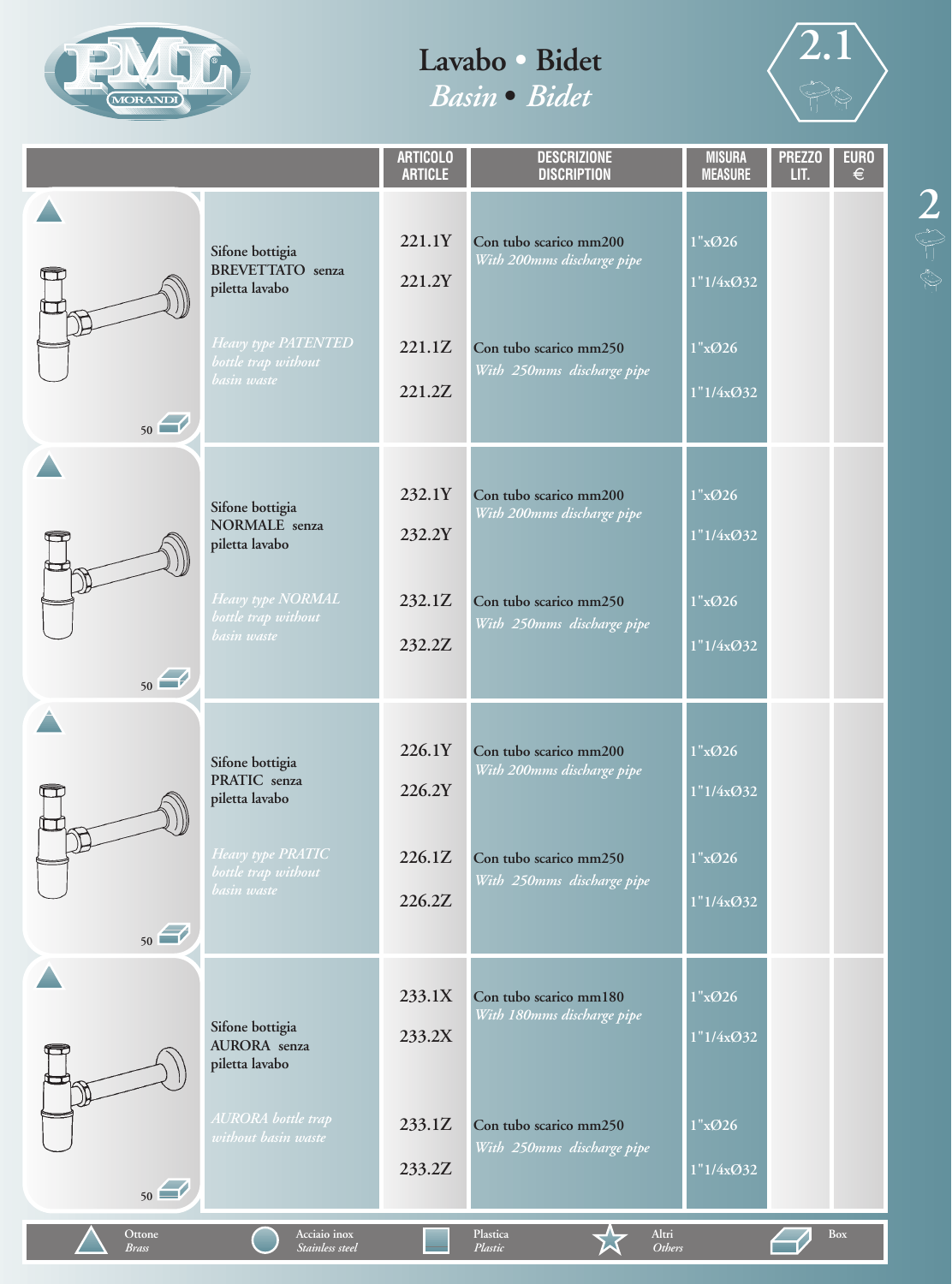



|                                    |                                          |                                                                                                 | <b>ARTICOLO</b><br><b>ARTICLE</b> | <b>DESCRIZIONE</b><br><b>DISCRIPTION</b>                                                                              | <b>MISURA</b><br><b>MEASURE</b>           | <b>PREZZO</b><br>LIT. | <b>EURO</b><br>$\epsilon$ |
|------------------------------------|------------------------------------------|-------------------------------------------------------------------------------------------------|-----------------------------------|-----------------------------------------------------------------------------------------------------------------------|-------------------------------------------|-----------------------|---------------------------|
| $\frac{2}{\sqrt[8]{\frac{1}{2}}}\$ | ê,<br>50                                 | Sifone a bottiglia<br>"TIPO TEDESCO"<br>in ottone cromato<br>C.P. brass "GERMAN"<br>bottle trap | 1100.232<br>1100.240<br>1100.340  | Con tubo scarico mm200<br>With 200mms discharge pipe<br>Disponibile con bicchiere più alto<br>Available with high cup | 1"1/4xØ32<br>1"1/4xØ38/40<br>1"1/2xØ38/40 |                       |                           |
|                                    |                                          | Sifone a bottiglia<br>"TIPO TEDESCO"                                                            | 1111.232                          | Tappo con anello<br>Plug with ring                                                                                    | 1"1/4x@32                                 |                       |                           |
|                                    | Œ<br>առում                               | in ottone cromato<br>con piletta simplex<br>C.P. brass "GERMAN"                                 | 1112.232                          | Tappo con catena cm25 e vite 5X50<br>Plug ball-chain (250mms) and stay m5x50                                          | 1"1/4x@32                                 |                       |                           |
|                                    | 50                                       | bottle trap with universal<br>waste                                                             | 1109.232                          | Tappo con catena cm25 e anello<br>Plug ball-chain (250mms) and ring                                                   | 1"1/4x@32                                 |                       |                           |
|                                    | $\bigstar$<br>யார<br><b>Millim</b><br>50 | Sifone a bottiglia<br>"TIPO TEDESCO"<br>in zama cromato<br>C.P. zamak "GERMAN"<br>bottle trap   |                                   | Z1100.232 Con tubo scarico mm200<br>With 200mms discharge pipe                                                        | 1"1/4XØ32                                 |                       |                           |
|                                    | ★<br>Ş.                                  | Sifone a bottiglia<br>"TIPO TEDESCO"<br>in zama cromato<br>con piletta simplex                  |                                   | Z1111.232 Tappo con anello<br>Plug with ring                                                                          | 1"1/4xØ32                                 |                       |                           |
|                                    | առա<br>50                                | C.P. zamak "GERMAN"<br>bottle trap with universal<br>waste                                      |                                   | Z1109.232 Tappo con catena cm25 e anello<br>Plug ball-chain (250mms) and ring                                         | 1"1/4xØ32                                 |                       |                           |
|                                    | Ottone<br>Brass                          | Acciaio inox<br>Stainless steel                                                                 |                                   | Plastica<br>Altri<br>Plastic<br>Others                                                                                |                                           |                       | <b>Box</b>                |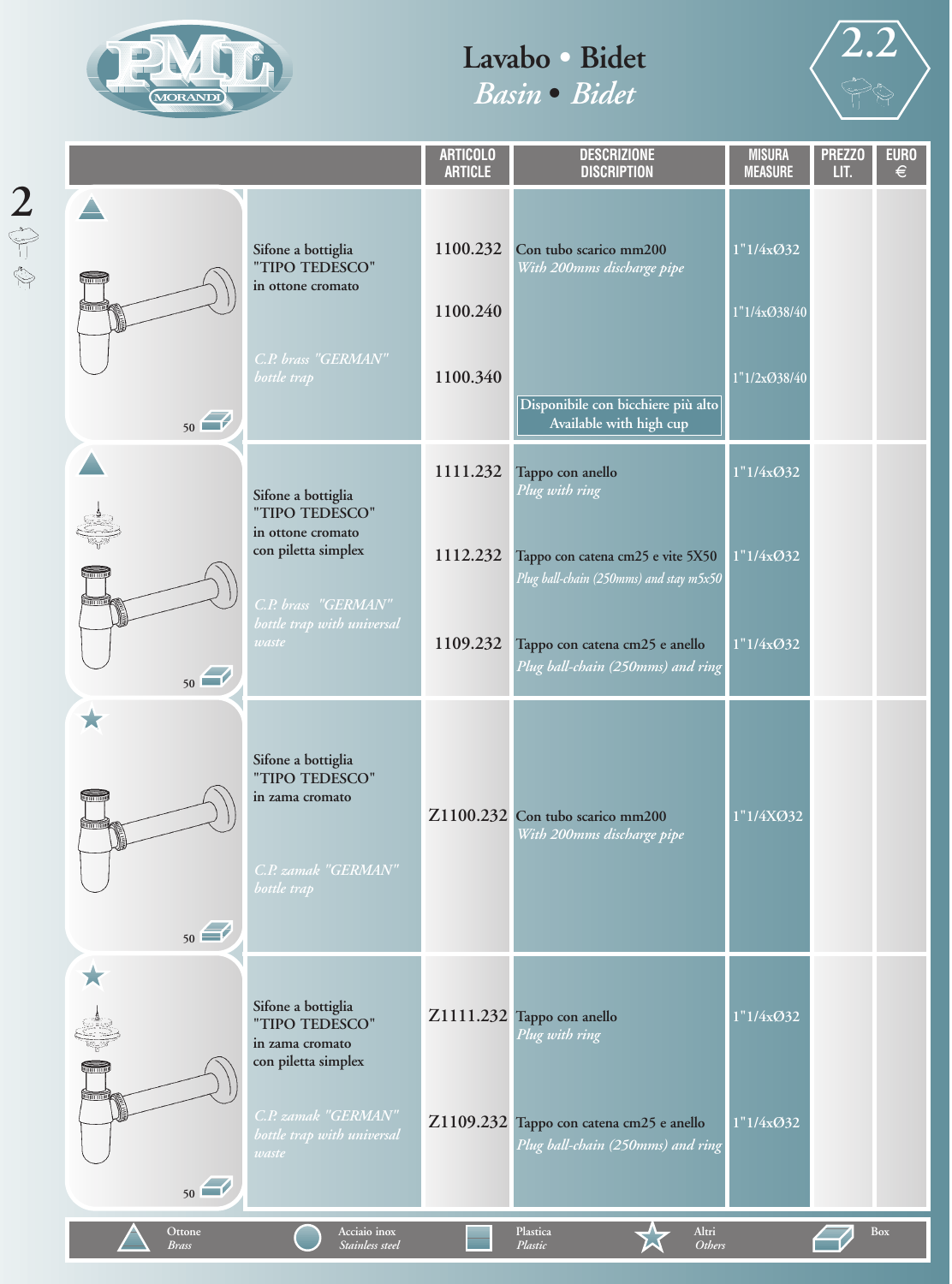



|                        |                                                                                 | <b>ARTICOLO</b><br><b>ARTICLE</b> | <b>DESCRIZIONE</b><br><b>DISCRIPTION</b>                            | <b>MISURA</b><br><b>MEASURE</b> | <b>PREZZO</b><br>LIT. | <b>EURO</b><br>€ |
|------------------------|---------------------------------------------------------------------------------|-----------------------------------|---------------------------------------------------------------------|---------------------------------|-----------------------|------------------|
|                        |                                                                                 | 1128.232                          | Sifone PP "tipo tedesco"<br>PP german bottle trap                   | 1"1/4xØ32                       |                       |                  |
| 50                     | Sifone a bottiglia<br>"TIPO TEDESCO"<br>in POLIPROPILENE<br>PP "GERMAN"         | 1128.240                          | Sifone PP "tipo tedesco"<br>PP german bottle trap                   | 1"1/4x@40                       |                       |                  |
|                        | bottle trap                                                                     | 1128.340                          | Sifone PP "tipo tedesco"<br>PP german bottle trap                   | 1"1/2x@40                       |                       |                  |
| ESCO                   | Sifone a bottiglia<br>"TIPO TEDESCO"<br>in POLIPROPILENE<br>con piletta simplex | 1129.232                          | Tappo con anello<br>Plug with ring                                  | 1"1/4x@32                       |                       |                  |
| 50                     | PP "GERMAN"<br>bottle trap with universal<br>waste                              | 1130.232                          | Tappo con catena cm25 e anello<br>Plug ball-chain (250mms) and ring | 1"1/4xØ32                       |                       |                  |
|                        | Sifone a colonna<br><b>BREVETTATO</b> senza<br>piletta lavabo                   | 251.1Y<br>251.2Y                  | Con tubo scarico mm200<br>With 200mms discharge pipe                | 1"x@26<br>1"1/4xØ32             |                       |                  |
| 50                     | Heavy type<br>PATENTED pillar trap<br>without basin waste                       | 251.1Z<br>251.2Z                  | Con tubo scarico mm250<br>With 250mms discharge pipe                | 1"x@26<br>1"1/4xØ32             |                       |                  |
|                        | Sifone a colonna<br>NORMALE senza<br>piletta lavabo                             | 256.1Y<br>256.2Y                  | Con tubo scarico mm200<br>With 200mms discharge pipe                | 1"x@26<br>1"1/4xØ32             |                       |                  |
| 50                     | Heavy type<br>NORMAL pillar trap<br>without basin waste                         | 256.1Z<br>256.2Z                  | Con tubo scarico mm250<br>With 250mms discharge pipe                | 1"x@26<br>1"1/4xØ32             |                       |                  |
| Ottone<br><b>Brass</b> | Acciaio inox<br>Stainless steel                                                 |                                   | Altri<br>Plastica<br>Plastic<br><b>Others</b>                       |                                 |                       | Box              |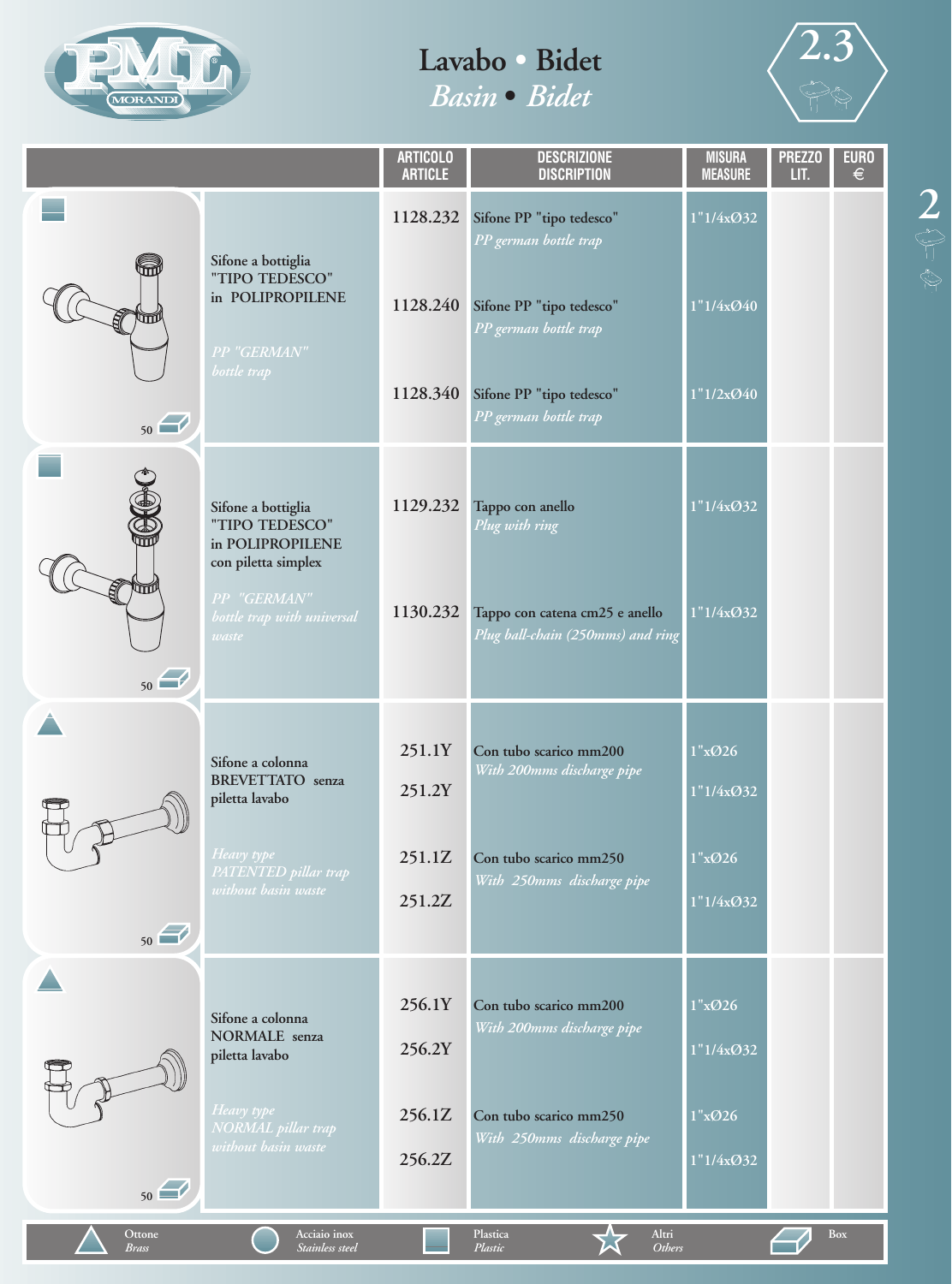

2<br>
<sup><br>
●</sup><br>
◎



|                                            |                                                                                                                       | <b>ARTICOLO</b><br><b>ARTICLE</b>    | <b>DESCRIZIONE</b><br><b>DISCRIPTION</b>                                                                     | <b>MISURA</b><br><b>MEASURE</b>            | <b>PREZZO</b><br>LIT. | <b>EURO</b><br>$\epsilon$ |
|--------------------------------------------|-----------------------------------------------------------------------------------------------------------------------|--------------------------------------|--------------------------------------------------------------------------------------------------------------|--------------------------------------------|-----------------------|---------------------------|
| 50                                         | Sifone a colonna<br>PRATIC senza<br>piletta lavabo<br>Heavy type<br><b>PRATIC</b> pillar trap<br>without basin waste  | 227.1Y<br>227.2Y<br>227.1Z<br>227.2Z | Con tubo scarico mm200<br>With 200mms discharge pipe<br>Con tubo scarico mm250<br>With 250mms discharge pipe | 1"x@26<br>1"1/4x@32<br>1"x@26<br>1"1/4x@32 |                       |                           |
| 50                                         | Sifone a colonna<br><b>AURORA</b> senza<br>piletta lavabo<br>AURORA pillar trap<br>without basin waste                | 257.1X<br>257.2X<br>257.1Z<br>257.2Z | Con tubo scarico mm180<br>With 180mms discharge pipe<br>Con tubo scarico mm250<br>With 250mms discharge pipe | 1"x@26<br>1"1/4x@32<br>1"x@26<br>1"1/4x@32 |                       |                           |
| <b>Daim minut</b><br><b>Limitary</b><br>50 | Sifone in tubo per lavabo<br><b>REGOLABILE</b> senza<br>piletta<br>ADJUSTABLE tube<br>trap for basin<br>without waste | 276.1X<br>276.2X<br>276.1Z<br>276.2Z | Con tubo scarico mm180<br>With 180mms discharge pipe<br>Con tubo scarico mm250<br>With 250mms discharge pipe | 1"x@26<br>1"1/4x@32<br>1"x@26<br>1"1/4x@32 |                       |                           |
| Ħ<br>50                                    | Sifone MINI<br>senza piletta<br>MINI trap<br>without waste                                                            | 281.1Y<br>281.2Y                     | Con tubo scarico mm200<br>With 200mms discharge pipe<br>Con tubo scarico mm200<br>With 200mms discharge pipe | 1"XØ26<br>1"1/4xO32                        |                       |                           |
| Ottone<br><b>Brass</b>                     | Acciaio inox<br>Stainless steel                                                                                       |                                      | Altri<br>Plastica<br>Others<br>Plastic                                                                       |                                            |                       | <b>Box</b>                |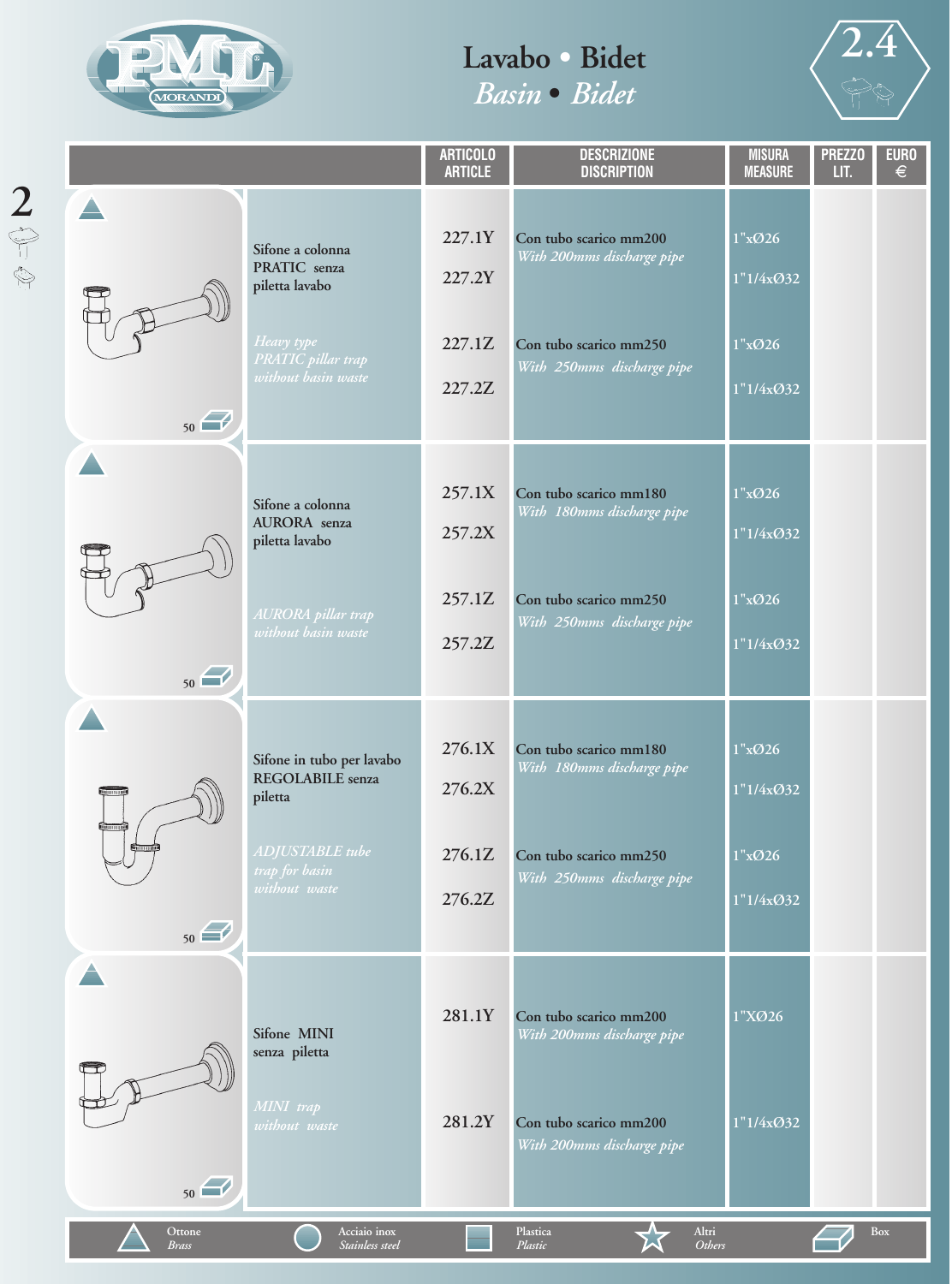



|                        |                                                                                                                      | <b>ARTICOLO</b><br><b>ARTICLE</b> | <b>DESCRIZIONE</b><br><b>DISCRIPTION</b>                                                                                                                                                            | <b>MISURA</b><br><b>MEASURE</b>  | <b>PREZZO</b><br>LIT. | <b>EURO</b><br>€ |
|------------------------|----------------------------------------------------------------------------------------------------------------------|-----------------------------------|-----------------------------------------------------------------------------------------------------------------------------------------------------------------------------------------------------|----------------------------------|-----------------------|------------------|
|                        | Sifone per lavabo a colon-<br>na in POLIPROPILENE<br>senza piletta<br>PLASTIC pillar trap for<br>basin without waste | 259.1Y<br>259.2Y                  | Sifone con tubo in plastica Ø26x200<br>trap with Ø26x200 plastic pipe<br>Sifone con tubo in plastica Ø32x200<br>trap with Ø32x200 plastic pipe<br>il sifone è orientabile<br>the trap is ball-joint | 1"X <sub>0</sub> 26<br>1"1/4x032 |                       |                  |
| 50                     |                                                                                                                      |                                   |                                                                                                                                                                                                     |                                  |                       |                  |
|                        | Sifone a "S" per bidet<br><b>BREVETTATO</b> senza<br>piletta lavabo                                                  | 261.1Y<br>261.2Y                  | Con tubo scarico mm200<br>With 200mms discharge pipe                                                                                                                                                | 1"x@26<br>1"1/4xO32              |                       |                  |
| 50                     | Heavy type PATENTED<br>"S" trap for bidet<br>without basin waste                                                     | 261.1Z<br>261.2Z                  | Con tubo scarico mm250<br>With 250mms discharge pipe                                                                                                                                                | 1"x@26<br>1"1/4xO32              |                       |                  |
|                        | Sifone a "S" per bidet<br><b>NORMALE</b> senza<br>piletta lavabo                                                     | 266.1Y<br>266.2Y                  | Con tubo scarico mm200<br>With 200mms discharge pipe                                                                                                                                                | 1"x@26<br>1"1/4xØ32              |                       |                  |
| 50                     | Heavy type NORMAL<br>"S" trap for bidet<br>without basin waste                                                       | 266.1Z<br>266.2Z                  | Con tubo scarico mm250<br>With 250mms discharge pipe                                                                                                                                                | 1"x@26<br>1"1/4x@32              |                       |                  |
|                        | Sifone a "S" per bidet<br>PRATIC senza<br>piletta lavabo                                                             | 228.1Y<br>228.2Y                  | Con tubo scarico mm200<br>With 200mms discharge pipe                                                                                                                                                | 1"x@26<br>1"1/4x@32              |                       |                  |
| 50                     | PRATIC "S"<br>trap for bidet<br>without basin waste                                                                  | 228.1Z<br>228.2Z                  | Con tubo scarico mm250<br>With 250mms discharge pipe                                                                                                                                                | 1"x@26<br>1"1/4x@32              |                       |                  |
| Ottone<br><b>Brass</b> | Acciaio inox<br>Stainless steel                                                                                      |                                   | Plastica<br>Altri<br>Plastic<br><b>Others</b>                                                                                                                                                       |                                  |                       | Box              |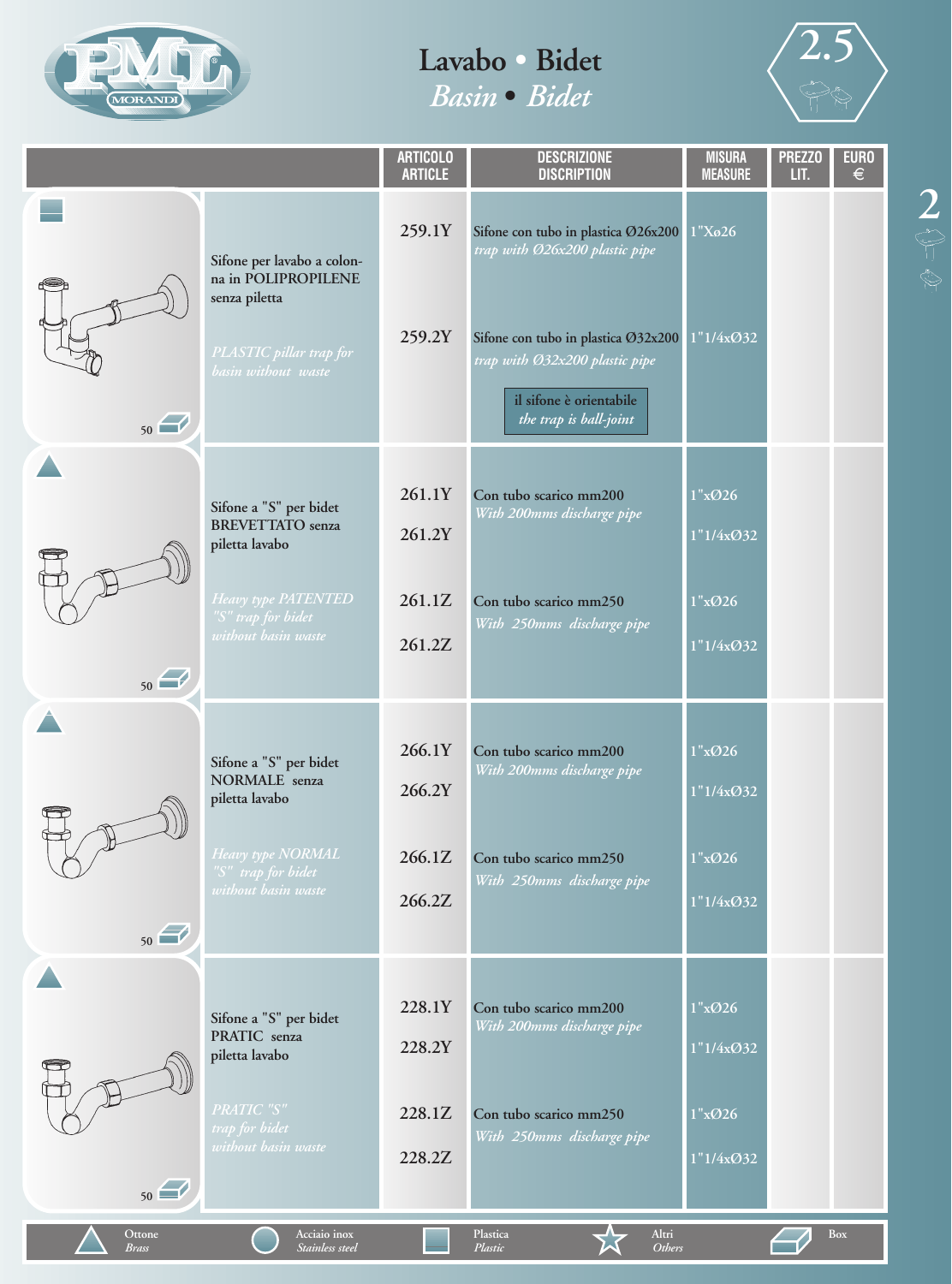

2<br>
<sup><br>
●</sup><br>
◎



|                        |                                                                                                                               | <b>ARTICOLO</b><br><b>ARTICLE</b> | <b>DESCRIZIONE</b><br><b>DISCRIPTION</b>                                              | <b>MISURA</b><br><b>MEASURE</b> | <b>PREZZO</b><br>LIT. | <b>EURO</b><br>$\in$ |
|------------------------|-------------------------------------------------------------------------------------------------------------------------------|-----------------------------------|---------------------------------------------------------------------------------------|---------------------------------|-----------------------|----------------------|
|                        | Sifone a "S" per bidet<br>AURORA senza<br>piletta lavabo                                                                      | 267.1X<br>267.2X                  | Con tubo scarico mm180<br>With 180ms discharge pipe                                   | 1"x@26<br>1"1/4xØ32             |                       |                      |
| 50                     | AURORA "S"<br>trap for bidet<br>without basin waste                                                                           | 267.1Z<br>267.2Z                  | Con tubo scarico mm250<br>With 250mms discharge pipe                                  | 1"x@26<br>1"1/4xØ32             |                       |                      |
| <b>That s en maple</b> | Sifone in tubo bidet<br><b>REGOLABILE</b><br>senza piletta lavabo                                                             | 278.1X<br>278.2X                  | Con tubo scarico mm180<br>With 180mms discharge pipe                                  | 1"x@26<br>1"1/4xØ32             |                       |                      |
| 50                     | ADJUSTABLE tube<br>trap for bidet<br>without basin waste                                                                      | 278.1Z<br>278.2Z                  | Con tubo scarico mm250<br>With 250mms discharge pipe                                  | 1"x@26<br>1"1/4xØ32             |                       |                      |
| SO-09                  | <b>Sifone AUTOPULENTE</b><br>per lavabo a 1 via in<br><b>POLIPROPILENE</b>                                                    | 270.240                           | Senza piletta con scarico Ø40<br>without waste with discharge Ø40                     | 1"1/4x@40                       |                       |                      |
| 50                     | 1 way SELF-CLEANING<br>PLASTIC trap for<br>wash- <u>basin</u>                                                                 | 271.240                           | Con piletta simplex 1"1/4 e scarico Ø40<br>with simplex waste 1"1/4 and discharge Ø40 | 1"1/4x@40                       |                       |                      |
| <del>€</del><br>50     | Sifone a bottiglia per<br>bidet "TIPO FRANCE-<br>SE" in ottone cromato<br><b>C.P. BRASS "FRANCE"</b><br>bottle trap for bidet | 1117.232                          | Con tubo scarico mm200<br>With 200mms discharge pipe                                  | 1"1/4xØ32                       |                       |                      |
| Ottone<br><b>Brass</b> | Acciaio inox<br>Stainless steel                                                                                               |                                   | Altri<br>Plastica<br><b>Others</b><br>Plastic                                         |                                 |                       | Box                  |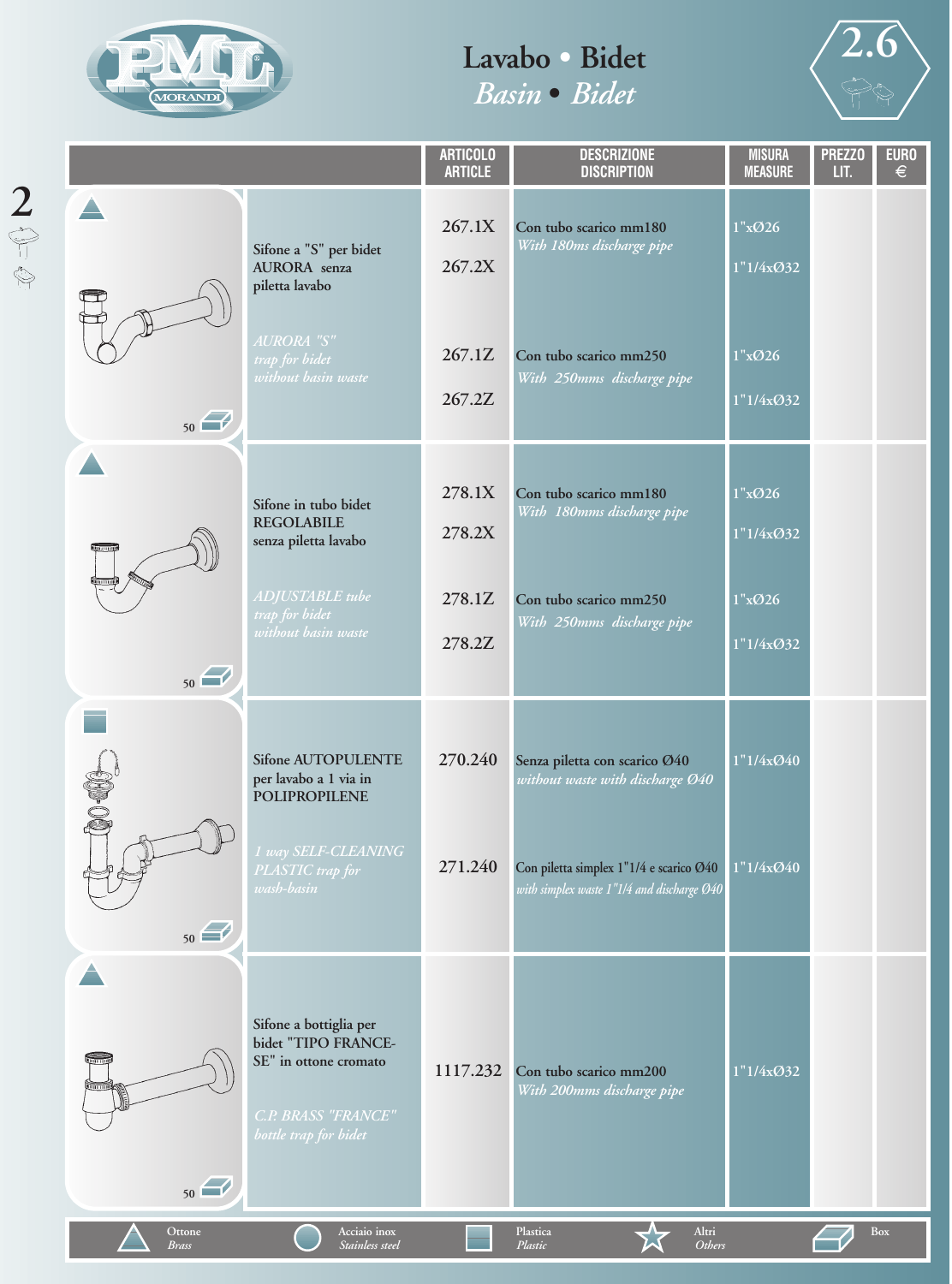



|                        |                                                                                                                                                                                                  | <b>ARTICOLO</b><br><b>ARTICLE</b>    | <b>DESCRIZIONE</b><br><b>DISCRIPTION</b>                                                                                                                                     | <b>MISURA</b><br><b>MEASURE</b> | <b>PREZZO</b><br>LIT. | <b>EURO</b><br>€ |
|------------------------|--------------------------------------------------------------------------------------------------------------------------------------------------------------------------------------------------|--------------------------------------|------------------------------------------------------------------------------------------------------------------------------------------------------------------------------|---------------------------------|-----------------------|------------------|
| X<br>50                | Sifone a bottiglia per<br>bidet "TIPO FRANCE-<br>SE" in zama cromata<br>C.P. ZAMAK "FRANCE"<br>bottle trap for bidet                                                                             |                                      | Z1117.232 Con tubo scarico mm200<br>With 200mms discharge pipe                                                                                                               | 1"1/4xO32                       |                       |                  |
| 50                     | Sifone a bottiglia "SMALL"<br>per lavabo e bidet, con<br>tubetto fisso di attacco alla<br>piletta<br>CP brass bottle trap<br>"SMALL" for basin and<br>bidet, with fixed tube waste<br>connection | 1118.232                             | Con tubo scarico mm 200<br>With 200 mm discharge pipe                                                                                                                        | 1"1/4x032                       |                       |                  |
| 50                     | Piletta lavabo e bidet<br>con troppo pieno<br>senza dado e codolo<br><b>Bidet and basin waste</b><br>with overflow without nut<br>and tang                                                       | 401.0S<br>401.1S<br>401.2S<br>405.1S | Alta mm70 per lavabo<br>70mms high for basin<br>Alta mm90 per bidet<br>90mms high for bidet<br>per tappo catena e anello aggiungere<br>for plug with chain and ring addition | 3/4<br>1"<br>1"1/4              |                       |                  |
| ung<br>F<br>50         | Piletta lavabo e bidet<br>con troppo pieno<br>con dado e codolo mm70<br><b>Bidet and basin waste</b><br>with overflow with nut<br>and mms70 tang                                                 | 401.1.70<br>401.2.70<br>405.1.70     | Alta mm70 per lavabo<br>70mms high for basin<br>Alta mm90 per bidet<br>90mms high for bidet<br>per tappo catena e anello aggiungere<br>for plug with chain and ring addition | 1"<br>1"1/4<br>1"               |                       |                  |
| Ottone<br><b>Brass</b> | Acciaio inox<br>Stainless steel                                                                                                                                                                  |                                      | Altri<br>Plastica<br>Plastic<br><b>Others</b>                                                                                                                                |                                 |                       | <b>Box</b>       |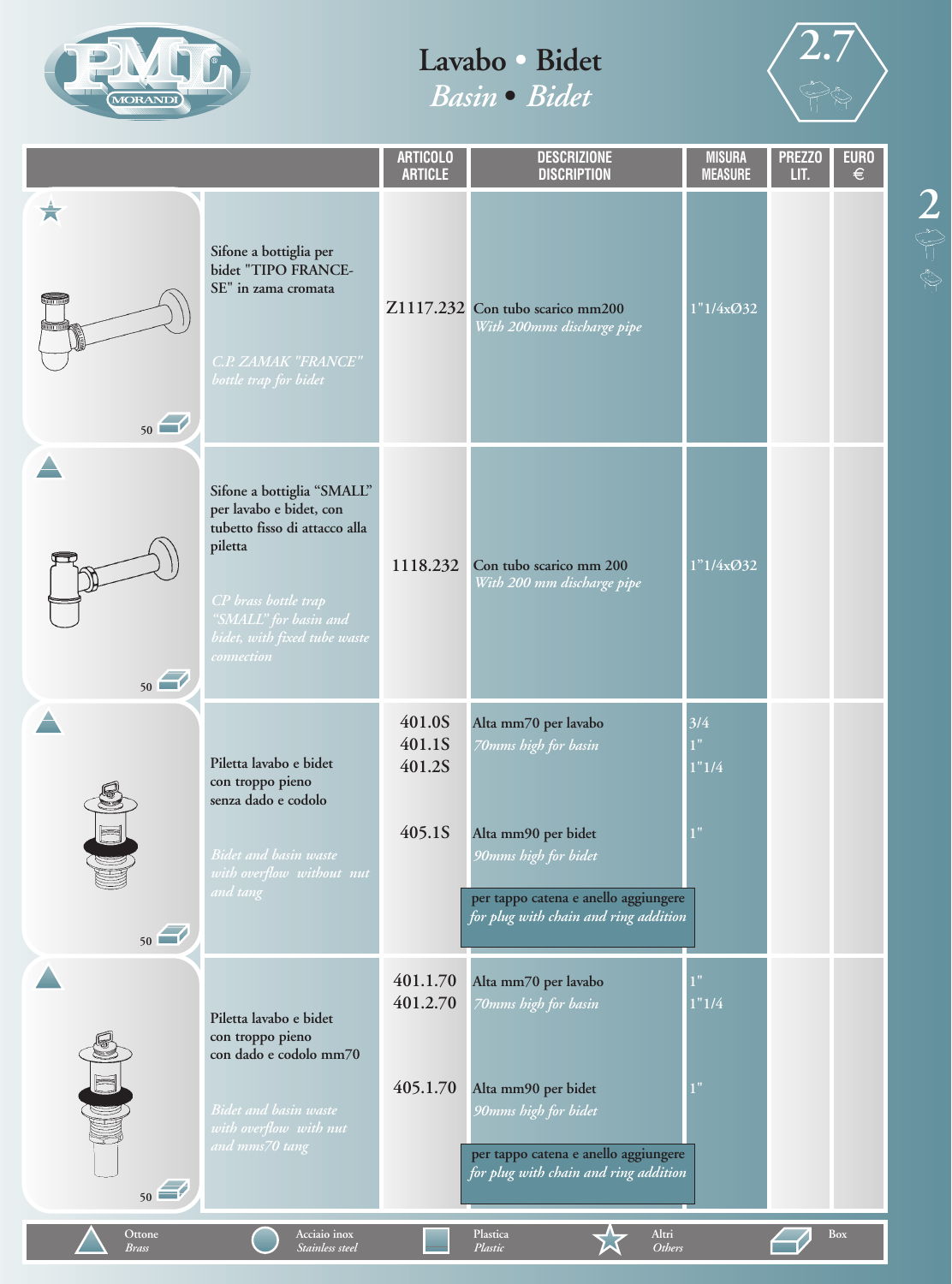

*Brass*

*Stainless steel*

## **Lavabo • Bidet**  *Basin* **•** *Bidet*



|               |                        |                                                                                                                                                             | <b>ARTICOLO</b><br><b>ARTICLE</b>                                    | <b>DESCRIZIONE</b><br><b>DISCRIPTION</b>                                                                                                                                                                                                                                                                               | <b>MISURA</b><br><b>MEASURE</b>                                            | <b>PREZZO</b><br>LIT. | <b>EURO</b><br>$\epsilon$ |
|---------------|------------------------|-------------------------------------------------------------------------------------------------------------------------------------------------------------|----------------------------------------------------------------------|------------------------------------------------------------------------------------------------------------------------------------------------------------------------------------------------------------------------------------------------------------------------------------------------------------------------|----------------------------------------------------------------------------|-----------------------|---------------------------|
| $\frac{2}{9}$ | 50                     | Piletta lavabo e bidet<br>senza troppo pieno<br>senza dado e codolo<br>Bidet and basin waste<br>without overflow<br>without nut and tang                    | 431.1S<br>431.2S<br>435.1S                                           | Alta mm70 per lavabo<br>70mms high for basin<br>Alta mm70 per lavabo<br>70mms high for basin<br>Alta mm90 per bidet<br>90mms high for bidet<br>per tappo catena e anello aggiungere<br>for plug with chain and ring addition                                                                                           | 1"<br>1"1/4<br>$\mathbf{\Phi}$                                             |                       |                           |
|               |                        | Piletta lavabo e bidet<br>senza troppo pieno<br>con codolo dritto mm70<br><b>Bidet and basin waste</b><br>without overflow<br>with straight tang mms70 $\,$ | 431.1.70<br>431.2.70<br>435.1.70                                     | Alta mm70 per lavabo<br>70mms high for basin<br>Alta mm90 per bidet<br>90mms high for bidet<br>per tappo catena e anello aggiungere<br>for plug with chain and ring addition                                                                                                                                           | 1"<br>1"1/4<br>1"                                                          |                       |                           |
|               | 50                     |                                                                                                                                                             |                                                                      |                                                                                                                                                                                                                                                                                                                        |                                                                            |                       |                           |
|               | 50                     | Piletta simplex<br>in ottone, per lavabo,<br>con griglia acciaio<br><b>Brass simplex waste</b><br>with stainless steel flange                               | 1121.265<br>1122.265<br>1123.265<br>1124.265                         | Tappo con triangolo<br>Plug with triangle<br>Tappo con maniglia<br>Plug with handle<br>Tappo con catena cm25 e anello<br>Plug with chain cm25 and ring<br>Tappo con catena cm25 e vite $M4x50$ $1"1/4x@65$<br>Plug with chain cm25 and stay M4x50                                                                      | 1"1/4xØ65<br>1"1/4xØ65<br>1"1/4xØ65                                        |                       |                           |
|               | 50                     | Piletta simplex<br>in POLIPROPILENE<br>con griglia acciaio<br>PP simplex waste<br>with stainless steel flange                                               | 1139.266<br>1139.370<br>1140.266<br>1140.370<br>1141.266<br>1142.266 | Tappo con triangolo - plug with triangle<br>Tappo con triangolo - plug with triangle<br>Tappo con maniglia - plug with handle<br>Tappo con maniglia - plug with handle<br>Tappo con catena cm25 e anello<br>Plug with chain cm25 and ring<br>Tappo con catena cm25 e vite M4x50<br>Plug with chain cm25 and stay M4x50 | 1"1/4xØ65<br>1"1/2x@70<br>1"1/4xØ65<br>1"1/2x@70<br>1"1/4x065<br>1"1/4x@65 |                       |                           |
|               | Ottone<br><b>Brass</b> | Acciaio inox<br><b>Stainless</b> steel                                                                                                                      |                                                                      | Altri<br>Plastica<br><b>Others</b><br>Plastic                                                                                                                                                                                                                                                                          |                                                                            |                       | Box                       |

*Plastic*

*Others*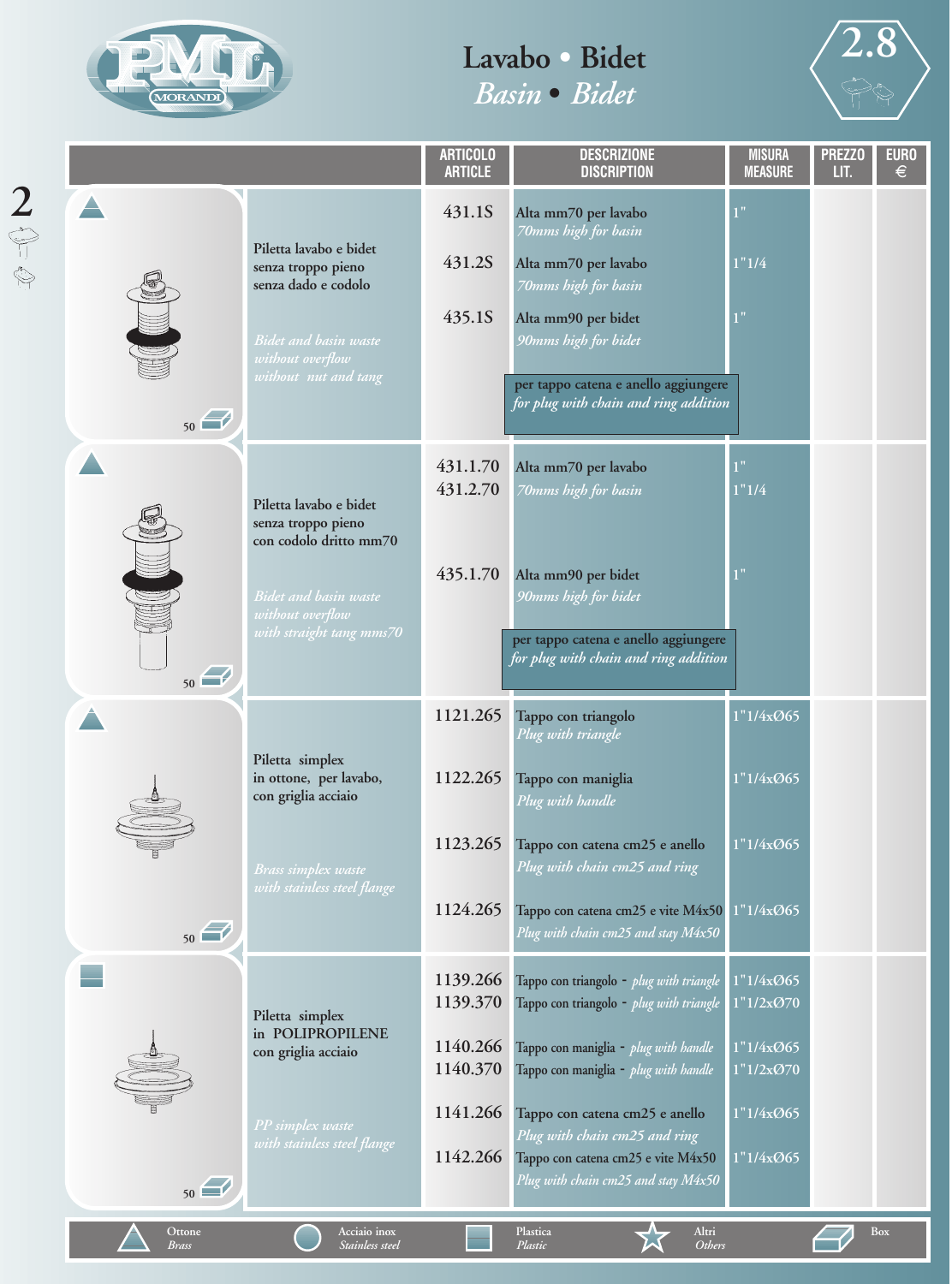



|                                                                                                                                              |                                                                                                                                            | <b>ARTICOLO</b><br><b>ARTICLE</b> | <b>DESCRIZIONE</b><br><b>DISCRIPTION</b>                                                                                                                                                                                          | <b>MISURA</b><br><b>MEASURE</b> | <b>PREZZO</b><br>LIT. | <b>EURO</b><br>$\in$ |
|----------------------------------------------------------------------------------------------------------------------------------------------|--------------------------------------------------------------------------------------------------------------------------------------------|-----------------------------------|-----------------------------------------------------------------------------------------------------------------------------------------------------------------------------------------------------------------------------------|---------------------------------|-----------------------|----------------------|
| $\Rightarrow$<br><b>SANTAN MANAHARATAN DENGAN DENGAN DENGAN DENGAN DENGAN DENGAN DENGAN DENGAN DENGAN DENGAN DENGAN DENGAN DENGAN </b><br>50 | Set di collegamento<br>al troppo pieno per<br>lavabi a bacinella<br>Set connection<br>with overflow<br>for wash-basin                      | 1158<br>1159                      | Set con tappo catena e vite<br>Set with plug, ball-chain and stay<br>Set con tappo maniglia<br>Set with plug handle                                                                                                               | 1"1/2x@70<br>1"1/2x@70          |                       |                      |
| <b>SAN AN DE ANNO DE ANNO DE ANNO DE ANNO DE ANNO DE ANNO DE ANNO DE ANNO DE ANNO DE ANNO DE ANNO DE ANNO DE ANN</b><br>50                   | Set intermedio di<br>collegamento al troppo<br>pieno per lavabi a bacinella<br>Intermedy set connection<br>with overflow<br>for wash-basin | 1160<br>1161                      | Set in PP bianco<br>White PP set<br>Set in ABS cromato<br>CP ABS set                                                                                                                                                              | Ø70<br>Ø70                      |                       |                      |
| R<br>50                                                                                                                                      | Scarico automatico<br>Automativ <mark>discharge</mark>                                                                                     | 422.1<br>422.2<br>423.2           | Piletta tappo salterello in<br>ottone cromato<br>C.P. brass pop-up waste<br>Piletta tappo salterello in<br>ottone cromato<br>C.P. brass pop-up waste<br>Piletta tappo salterello in<br><b>HOSTAFORM</b><br>HOSTAFORM pop-up waste | 1"<br>$1"$ $1/4$<br>1" 1/4      |                       |                      |
|                                                                                                                                              |                                                                                                                                            |                                   |                                                                                                                                                                                                                                   |                                 |                       |                      |
| Ottone<br><b>Brass</b>                                                                                                                       | Acciaio inox<br>Stainless steel                                                                                                            |                                   | Altri<br>Plastica<br>Plastic<br>Others                                                                                                                                                                                            |                                 |                       | Box                  |